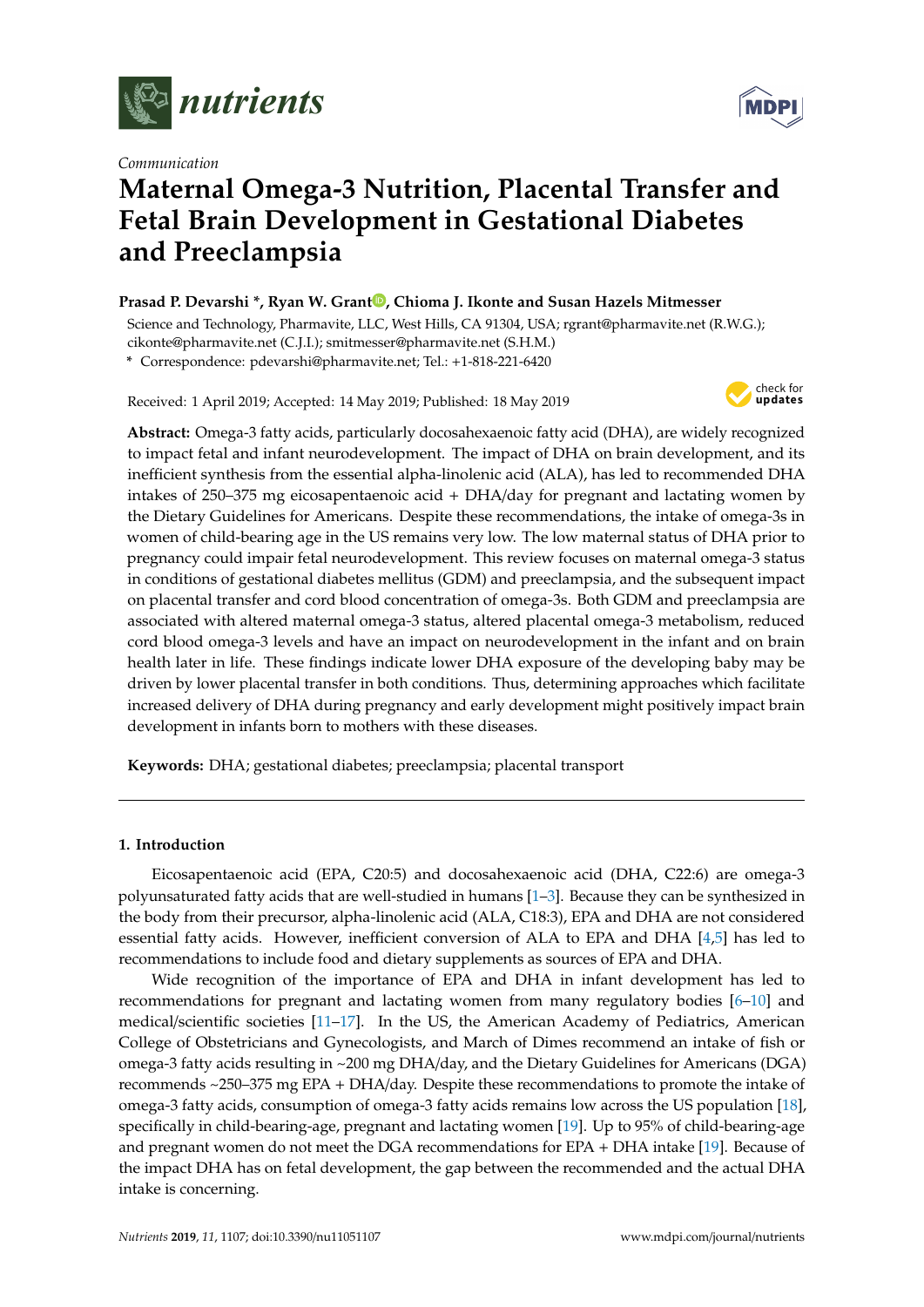It is well established that DHA is an important structural component of the human brain and retina [\[20\]](#page-7-5). In the retina, DHA represents ~80% of all polyunsaturated fatty acids, while 60% of the dry weight of the brain is fatty acids, of which DHA is the major omega-3 fatty acid [\[21](#page-7-6)[,22\]](#page-7-7). Omega-3 fatty acid deficiency leads to low levels of DHA in the cerebral cortex of the offspring and affects learning ability in animal models [\[23,](#page-7-8)[24\]](#page-7-9). During fetal and infant development, membranes of the retina and brain grey matter become enriched with DHA [\[20\]](#page-7-5). During the third trimester, DHA selectively accumulates in the brain at a higher rate than other fatty acids [\[25\]](#page-7-10). This incorporation of DHA continues at these high rates until age 2 [\[26\]](#page-7-11). The first two years of life are an essential period of neurodevelopment for infants [\[27\]](#page-7-12). In the brain, DHA plays many important roles, including cell signaling, regulation of gene expression and neurotransmission [\[28–](#page-7-13)[30\]](#page-7-14). In 60-day old rats, a diet deficient in omega-3 fatty acids led to altered physiology of neurotransmitters such as serotonin and dopamine, which are important for brain function [\[31\]](#page-7-15). Additionally, DHA deficiency led to decreased neuron size in various areas of the brain such as the hypothalamus and the hippocampus in animal models [\[32\]](#page-8-0). Normal neuron size is essential for their function in the brain [\[32\]](#page-8-0). Moreover, it was shown that maternal omega-3 deficiency not only affects neuronal size, but also neurogenesis in animals [\[33\]](#page-8-1). A lower rate of neurogenesis may affect cognitive function later in life [\[33\]](#page-8-1). Human studies have demonstrated that maternal omega-3 fatty acid supplementation increases maternal as well as fetal levels of DHA. DHA supplementation (200 mg/day) starting at the 21st week of gestation through lactation showed an increase in maternal red blood cells (RBCs) DHA at 37 weeks gestation and 3 months post birth. Additionally, this led to increased DHA in human milk and RBC DHA in the infant [\[34\]](#page-8-2). The benefits of omega-3 fatty acid supplementation during pregnancy have been well documented in the infant. After 1500 mg/week supplementation of DHA (as a functional food) during pregnancy, 9-month-old infants had improved performance on problem-solving tasks compared to the non-supplemented group [\[35\]](#page-8-3). Fish oil supplementation (2200 mg DHA and 1100 mg EPA per day) starting at 20 weeks gestation until birth showed an improvement in hand and eye coordination in the children at two and half years of age [\[36\]](#page-8-4). Additionally, hand and eye coordination scores positively correlated with omega-3 fatty acid levels in cord blood RBCs [\[36\]](#page-8-4). Supplementation of 600 mg/day of DHA from 14.5 weeks of gestation until birth, led to high levels of sustained attention in infants at 4, 6 and 9 month of age, while sustained attention declined in the control group during this period [\[37\]](#page-8-5), suggesting the importance of omega-3 fatty acids in fetal brain development and function.

Despite the importance of omega-3 fatty acid intake on fetal brain development [\[38\]](#page-8-6), most pregnant and child-bearing age women in the US are consuming less than the recommended amount [\[19\]](#page-7-4). While it is known that socioeconomic status influences infant cognitive development and nutrition [\[39,](#page-8-7)[40\]](#page-8-8), this review focuses on the effect of low placental omega-3 transfer in gestational diabetes mellitus (GDM) and preeclampsia on neurodevelopment. In addition to the low omega-3 fatty acid intake among pregnant women, in women with GDM and preeclampsia the transfer of DHA through the placenta to the fetus is compromised [\[41](#page-8-9)[,42\]](#page-8-10). GDM is defined as impaired glucose tolerance first detected during pregnancy and is associated with various implications for fetal growth [\[43,](#page-8-11)[44\]](#page-8-12). Preeclampsia is defined as systolic blood pressure of ≥140 mm Hg or diastolic blood pressure ≥90 mm Hg on two occasions at least 4 h apart, along with proteinuria, thrombocytopenia, renal insufficiency, impaired liver function, pulmonary edema, or cerebral or visual symptoms after 20 weeks of gestation [\[45\]](#page-8-13). Both GDM and preeclampsia are pregnancy disorders that have effects on fetal growth and development [\[43,](#page-8-11)[44,](#page-8-12)[46\]](#page-8-14). Due to the importance of omega-3 fatty acids in fetal brain development, it is important to understand the underlying mechanisms likely responsible for the reduced transfer of DHA to the fetus in GDM and preeclampsia. Here, we review the association of GDM and preeclampsia with maternal omega-3 fatty acid status, the impact of these disorders on the transfer of omega-3 fatty acids to the fetus, and subsequent effects on fetal brain development.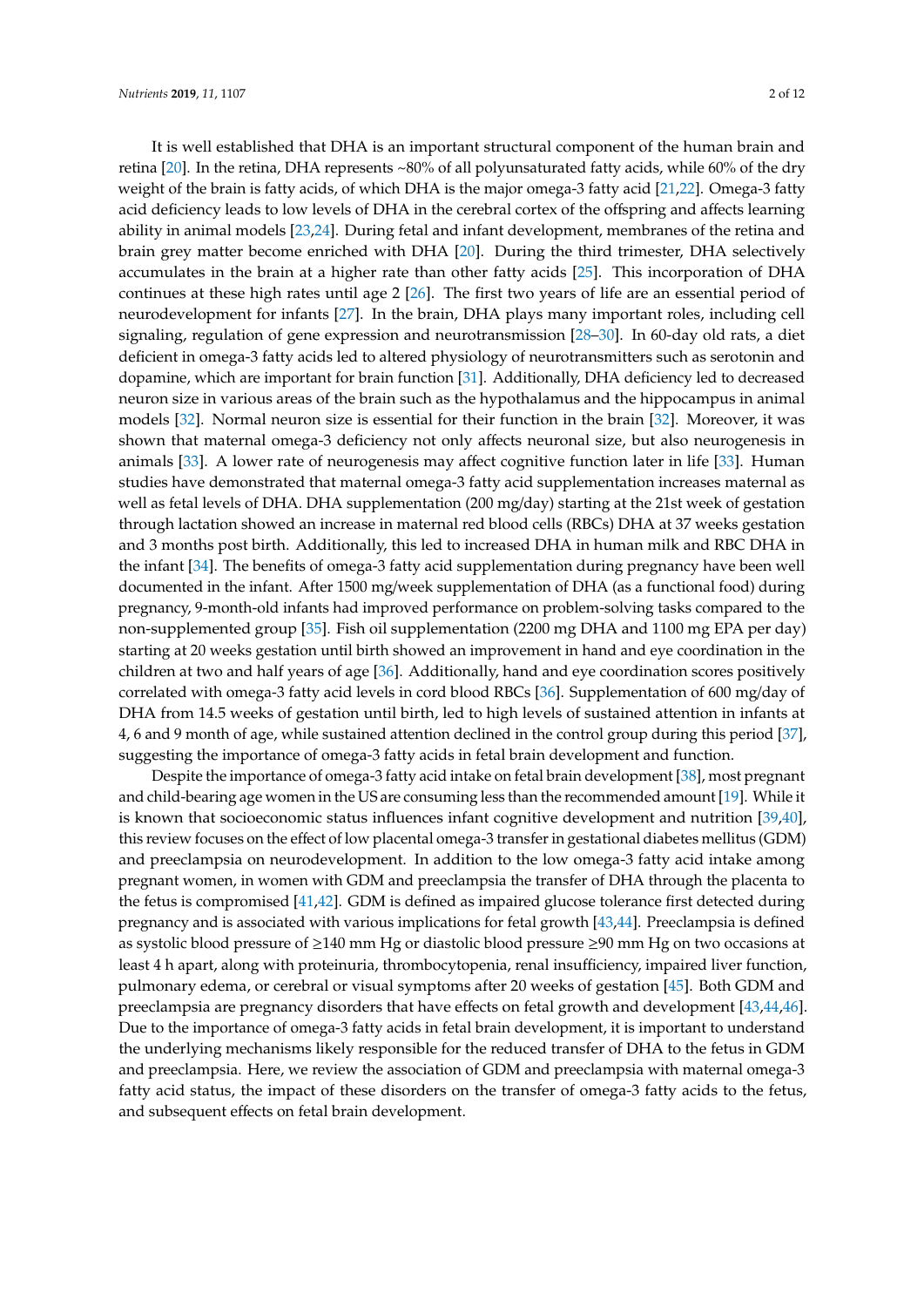# **2. Gestational Diabetes**

## *2.1. Maternal and Fetal E*ff*ects*

In the course of gestation in all pregnancies, including normal pregnancies, insulin resistance increases progressively and is highest in the third trimester [\[47\]](#page-8-15). In normal pregnancies, the pancreatic beta cells produce higher levels of insulin which prevents hyperglycemia, whereas, in GDM, the response of these beta cells is inadequate, leading to hyperglycemia [\[47\]](#page-8-15). GDM is defined as impaired glucose tolerance first detected during pregnancy and is associated with various implications for fetal growth [\[43](#page-8-11)[,44\]](#page-8-12). According to the 2014 analysis by the Centers for Disease Control and Prevention, GDM affects 9.2% of all pregnancies in the US [\[48\]](#page-8-16). Mechanisms involving progesterone and glucocorticoids and their effect on insulin sensitivity have been suggested to be responsible for the increase of insulin resistance during gestation [\[49,](#page-8-17)[50\]](#page-8-18). Progesterone secretion increases during pregnancy and it has been shown to decrease the ability of insulin to suppress synthesis of glucose in the liver [\[49\]](#page-8-17). Cortisol is a glucocorticoid that increases during pregnancy and has have been shown to affect skeletal muscle insulin signaling [\[50](#page-8-18)[,51\]](#page-8-19). Glucocorticoids reduce phosphorylation of the insulin receptor and reduce the content of insulin receptor substrate-1, which is involved in insulin signaling, in the skeletal muscle [\[50\]](#page-8-18). Women with GDM have higher levels of insulin resistance compared to normal pregnancy controls [\[52\]](#page-8-20). The combination of elevated insulin resistance and inadequate beta cells response both likely contribute to hyperglycemia in GDM [\[47,](#page-8-15)[52,](#page-8-20)[53\]](#page-9-0). GDM has a complicated etiology involving numerous metabolic and genetic factors with many underlying mechanisms [\[54\]](#page-9-1). A large prospective cohort study found that aging, obesity, non-white ethnicity, family history of diabetes and smoking increases the risk for developing GDM [\[55\]](#page-9-2). In addition, the development of GDM during pregnancy increases the risk of GDM in future pregnancies [\[56\]](#page-9-3).The etiology of GDM is complex and comprises lifestyle and genetic risk factors, with many potential mechanisms.

GDM leads to adverse long-term effects including a higher risk of developing metabolic diseases in the mother and the child [\[57](#page-9-4)[,58\]](#page-9-5). In addition to these adverse effects, the presence of diabetes during pregnancy is associated with impaired neurodevelopment [\[59–](#page-9-6)[64\]](#page-9-7). Infants of mothers with GDM showed lower mental and psychomotor development indexes compared to infants of non-GDM mothers at 6 months of age [\[59\]](#page-9-6). Similarly, children below 9 years of age, of mothers with GDM, had lower verbal IQ scores than children of non-GDM mothers [\[60\]](#page-9-8). These children also scored low compared to children of non-GDM mothers in the Pollack tapper test, which is used to detect learning disabilities [\[60\]](#page-9-8). GDM also affects language development during childhood [\[61\]](#page-9-9). Children (18 and 30 months) of GDM mothers had lower expressive vocabulary and grammar scores compared to children of non-GDM mothers [\[61\]](#page-9-9). These children were at a 2.2-fold higher risk of having impaired language development [\[61\]](#page-9-9). In children of GDM mothers at 8 years of age, a trend towards lower IQ scores compared to children of non-GDM mothers was seen [\[64\]](#page-9-7). As DHA is an important nutrient for fetal brain development [\[38\]](#page-8-6), it has been suggested that the effects on neurodevelopment may be as a result of low cord blood levels of DHA seen in GDM [\[59\]](#page-9-6). Additionally, in animal models, it has been suggested that inflammation due to GDM can lead to adverse effects on neurodevelopment in the offspring [\[65\]](#page-9-10). In totality, these studies demonstrate the influence of GDM on neurodevelopment.

#### *2.2. Placental Transfer of Omega-3 Fatty Acids in GDM*

The negative neurodevelopment effects observed in children of mothers with GDM could be a result of lower omega-3 fatty acid transfer from the mother to the fetus [\[66\]](#page-9-11). Maternal DHA is the primary source of DHA for the fetus as it cannot be synthesized in the fetus or the placenta [\[41\]](#page-8-9). The placenta preferentially absorbs DHA for transfer to the fetus during pregnancy and this is demonstrated by higher cord vein DHA levels compared to maternal blood DHA levels [\[67\]](#page-9-12). In GDM pregnancies, cord vein blood levels of DHA are lower than the levels in normal pregnancies [\[59](#page-9-6)[,66](#page-9-11)[,68\]](#page-9-13). Specifically, maternal DHA levels have been shown to be 11–44% higher in GDM, while cord blood levels were lower compared to normal pregnancies, indicating a possibility of reduced placental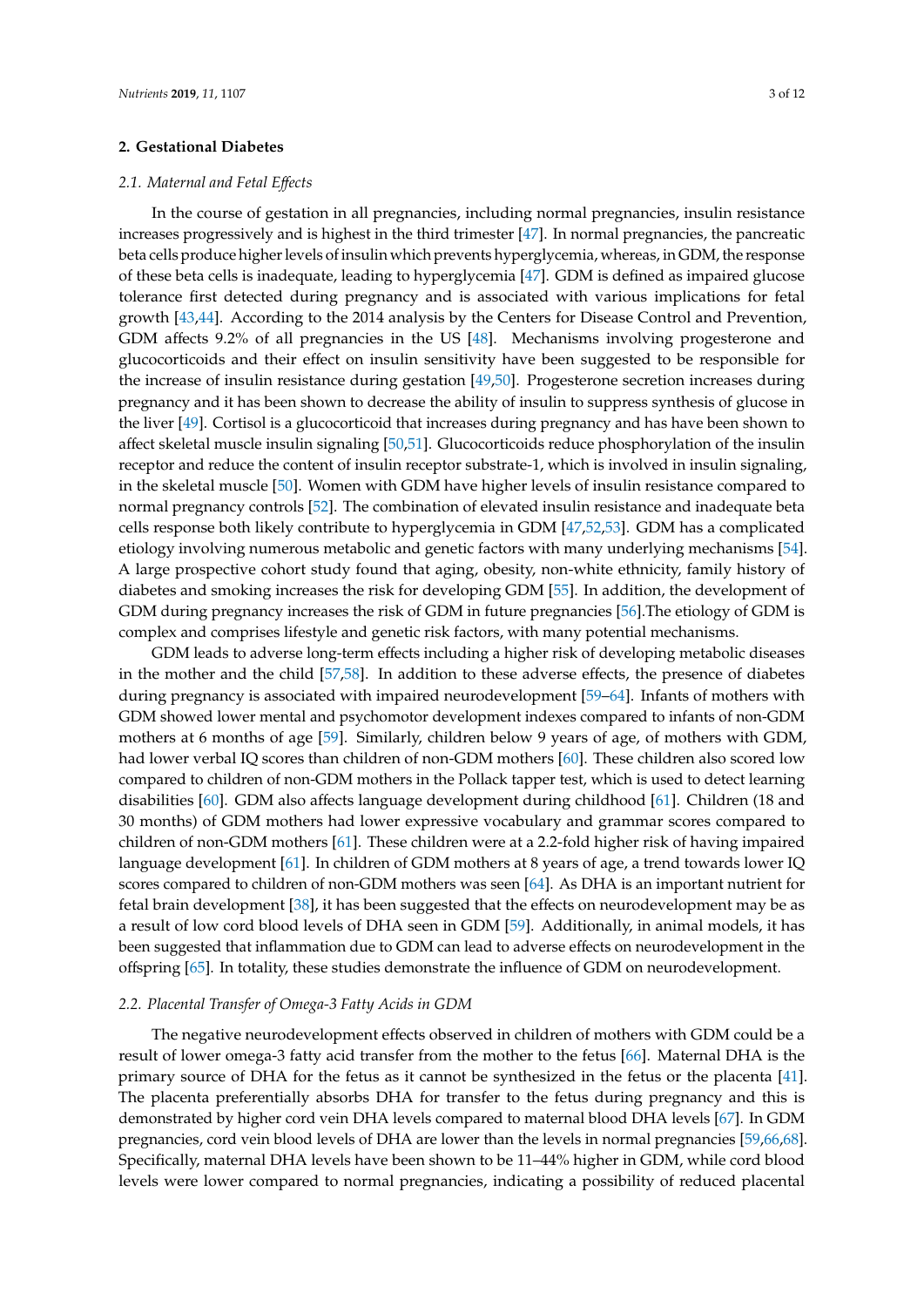transfer of DHA to the fetus in GDM [\[69\]](#page-9-14). Thomas et al. similarly found that cord vein DHA was lower in GDM versus normal pregnancy [\[68\]](#page-9-13). Wijendran et al. observed that GDM mothers had a higher intake of omega-3 fatty acids during the third trimester of pregnancy compared to normal pregnancy controls [\[66\]](#page-9-11). Due to higher dietary intake, GDM mothers also had significantly higher maternal DHA erythrocyte content [\[66\]](#page-9-11). However, in spite of higher DHA intake and maternal DHA erythrocyte levels, DHA in cord vein erythrocytes was significantly lower (37% lower) than in normal pregnancy controls [\[66\]](#page-9-11). In this study, maternal plasma DHA positively correlated with DHA in fetal erythrocytes in the normal pregnancy control group, however this correlation was not present in GDM mothers [\[66\]](#page-9-11). Moreover, maternal hemoglobin A1c (HbA1C) levels were inversely related to fetal erythrocyte DHA content in GDM mothers, which suggests a relation between GDM and transfer of DHA to the fetus [\[66\]](#page-9-11).

Several mechanisms have been proposed for the reduction in placental transfer of DHA in GDM. Peroxisome proliferator-activated receptor (PPAR)-alpha and PPAR-gamma belong to the family of nuclear receptors that control various fatty acid metabolism related genes, including genes related to fatty acid transport [\[70\]](#page-9-15). PPAR-alpha mainly controls fatty acid oxidation related genes and PPAR-gamma controls adipogenesis related genes [\[70\]](#page-9-15). PPAR-alpha was downregulated in GDM placentae compared to uncomplicated term placentae [\[71\]](#page-9-16). Also, PPAR-gamma had lower gene and protein expression in GDM placenta [\[71\]](#page-9-16). Lipoprotein lipase (LPL), which is expressed in the microvillous plasma membrane of the placenta, is needed to release free fatty acids from triglycerides in circulating lipoproteins, leading to uptake by the placenta [\[72\]](#page-9-17). In pregnancies complicated by type-1 diabetes, LPL activity in the microvillous plasma membrane of the placenta was increased by 39% compared to the normal pregnancy control, but no difference was seen in GDM pregnancies indicating that LPL is not involved in mechanisms related to reduced placental transfer of DHA in GDM [\[72](#page-9-17)[,73\]](#page-10-0). The transport of fatty acid through the placenta is orchestrated by a number of proteins, including: Fatty acid transfer proteins such as fatty acid transport protein (FATP)-1-6, cluster of differentiation 36 (CD-36), fatty-acid-binding protein (FABP)-pm, placental-FABP-pm in the plasma membrane and FABP-1, 3, 4, 5, 7 [\[74\]](#page-10-1). In GDM placenta, it was seen that expression of FATP-1 and FATP-4 were decreased, while expression of CD-36 and FATP-6 were increased compared to normal pregnancy controls [\[75\]](#page-10-2). The major facilitator superfamily domain-containing protein 2A (MFSD2A) was identified as a brain choline and DHA transporter [\[76\]](#page-10-3). It was seen that MFSD2A was significantly reduced in GDM placentae [\[77\]](#page-10-4). DHA percentage in the cord vein blood correlated with levels of MFSD2A, suggesting a possible role in placental transfer of DHA to the fetus [\[77\]](#page-10-4). These alterations could be possibly responsible for reduced DHA transfer across the placenta.

Some studies have investigated the effect of omega-3 fatty acid supplementation during pregnancy on GDM [\[78–](#page-10-5)[80\]](#page-10-6). Zhou et al. investigated the effect of DHA supplementation on the incidence of GDM [\[81\]](#page-10-7). DHA intake of 800 mg/day did not affect risk of developing GDM [\[81\]](#page-10-7). In GDM women, 800 mg/day of DHA supplementation starting at 17–33 weeks of gestation, increased DHA in maternal plasma and RBCs, but failed to increase DHA in cord vein plasma and RBCs. More studies investigating the effects of early DHA supplementation on placental expression of fatty acid metabolism-related genes and fetal outcomes are needed.

#### **3. Preeclampsia**

#### *3.1. Maternal and Fetal E*ff*ects*

Preeclampsia occurs in ~3% of pregnancies and negatively impacts both maternal and fetal health outcomes [\[45\]](#page-8-13). The American College of Obstetricians and Gynecologists defines preeclampsia as a systolic blood pressure of ≥140 mm Hg or diastolic blood pressure ≥90 mm Hg on two occasions at least 4 h apart, which co-occurs with proteinuria, thrombocytopenia, renal insufficiency, impaired liver function, pulmonary edema, or cerebral or visual symptoms after 20 weeks of gestation [\[45\]](#page-8-13). Although preeclampsia typically develops during the second trimester of pregnancy, its disease pathogenesis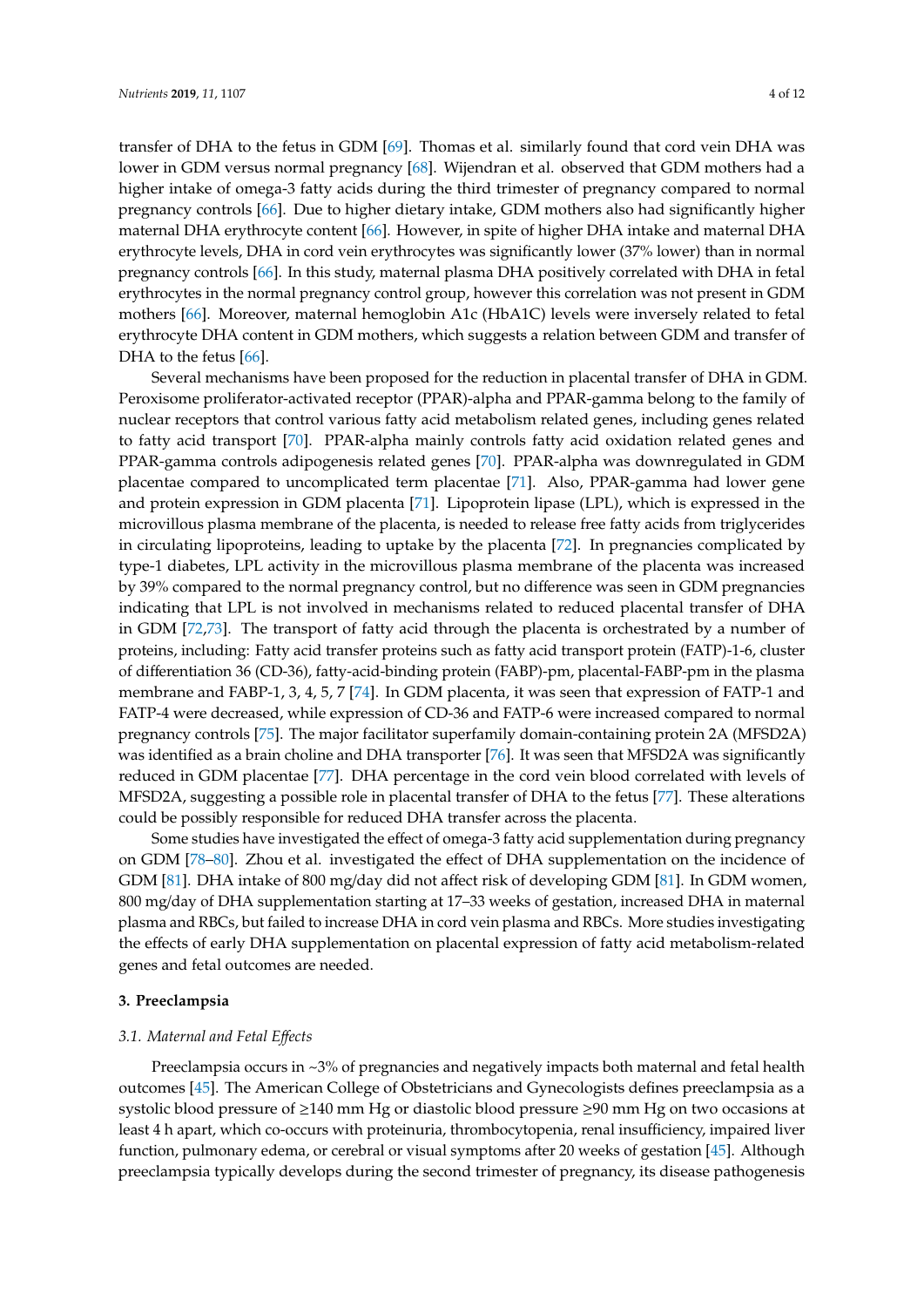likely begins in the first trimester during implantation. Delivery of nutrients from the mother to the fetus depends on placental vasculature. Placental vascular development requires remodeling of the uterine spiral arteries from narrow vessels to wider, low resistance vessels [\[82\]](#page-10-8). Impairment of vascular remodeling during early gestation is thought to result in the later development of preeclampsia. Proposed mechanisms leading to preeclampsia include impairment of endothelial function and a maternal immune response to the invading trophoblast cells that remodel the spiral arteries [\[82\]](#page-10-8). During pregnancy, the maternal immune system develops tolerance to cells of the fetus [\[83\]](#page-10-9). Defects in the development of tolerance and activation of a pro-inflammatory response may be contributing factors to the development of preeclampsia [\[83\]](#page-10-9).

Impairment of placental vascularization during preeclampsia limits efficient delivery of nutrients and oxygen to the fetus. Low oxygen levels lead to increased rates of neuronal apoptosis in experimental models of preeclampsia and perinatal asphyxia [\[84\]](#page-10-10). In addition to the sensitivity of neurons to low oxygen levels, hypoxia can drive tissue inflammatory responses. Preeclampsia upregulates placental expression of proinflammatory cytokines (tumor necrosis factor-α, Interleukin-1 (IL-1), and IL-18) and downregulates the anti-inflammatory cytokine IL-10 [\[85\]](#page-10-11). Indeed, human term placental explants exposed to low oxygen levels had increased production of tumor necrosis factor-α, IL-1α and β [\[86\]](#page-10-12). In ischemic brain injury, there is upregulation of both IL-1β and IL-18. Mice that lack production of IL-18 or were treated with an intracerebroventricular injection of an IL-1 receptor antagonist have reduced ischemic brain injury [\[87,](#page-10-13)[88\]](#page-10-14). Hypoxia additionally promotes the production of reactive oxygen species and the development of oxidative stress, which can also contribute to neuronal apoptosis [\[89\]](#page-10-15). The impact of hypoxia on neuronal apoptosis, inflammation and oxidative stress likely function together to negatively impact brain development. In children, prenatal hypoxia is a known contributor to impaired cognitive development [\[90\]](#page-10-16). Specifically, preeclampsia negatively impacts several aspects of cognitive function including verbal reasoning and executive function during early childhood [\[91\]](#page-10-17). Preeclampsia may also impact brain health later in life. Children from mothers with preeclampsia had higher depression symptoms during adulthood [\[91\]](#page-10-17). These findings suggest that preeclampsia may impact the brain across the lifespan. To establish a link between preeclampsia and brain function, some studies have analyzed brain structure. Initial studies have demonstrated that children from preeclamptic pregnancies exhibit differences in the structure and connectivity of limbic system components, an area of the brain linked with mood, behavior and cognition [\[91\]](#page-10-17). Although the underlying factors that drive preeclampsia are not completely understood, evidence indicates that preeclampsia impacts maternal and fetal health, as well as long-term development.

## *3.2. Placental Transfer of Omega-3 Fatty Acids in Preeclampsia*

Omega-3 fatty acids, and particularly DHA, are critical to the structure and function of developing nervous system cells. Several factors influence the availability of DHA and EPA to fetal tissues, including: Dietary intake, endogenous synthesis from alpha-linolenic acid, transport within the blood for delivery to placental tissues, placental tissue uptake and transfer to cord blood. Several case-controlled studies have demonstrated that during the third trimester or postpartum, blood levels of omega-3 fatty acids are reduced in mothers with preeclampsia compared to normal pregnancy. An initial study of postpartum mothers indicated that women in the lowest tertile of erythrocyte omega-3 fatty acid content were 7.6 times more likely to have preeclampsia compared with those in the highest tertile [\[92\]](#page-10-18). Kulkarni et al. found that at delivery, plasma DHA levels were reduced in preeclamptic vs. normotensive pregnancy, and this difference was also reflected in infant cord blood samples [\[93\]](#page-11-0). An additional study found that third trimester levels of omega-3 fatty acids were reduced in mothers with preeclampsia or intrauterine growth restriction (IUGR) compared to normal pregnancy [\[94\]](#page-11-1). Cord blood taken from these subjects also indicates a reduction in total omega-3 fatty acids and DHA compared to normal pregnancy [\[94\]](#page-11-1). Although differences in maternal omega-3 fatty acids during the third trimester are apparent, they don't account for exposure across the duration of pregnancy. A more recent study examined longitudinal changes of serum fatty acid proportions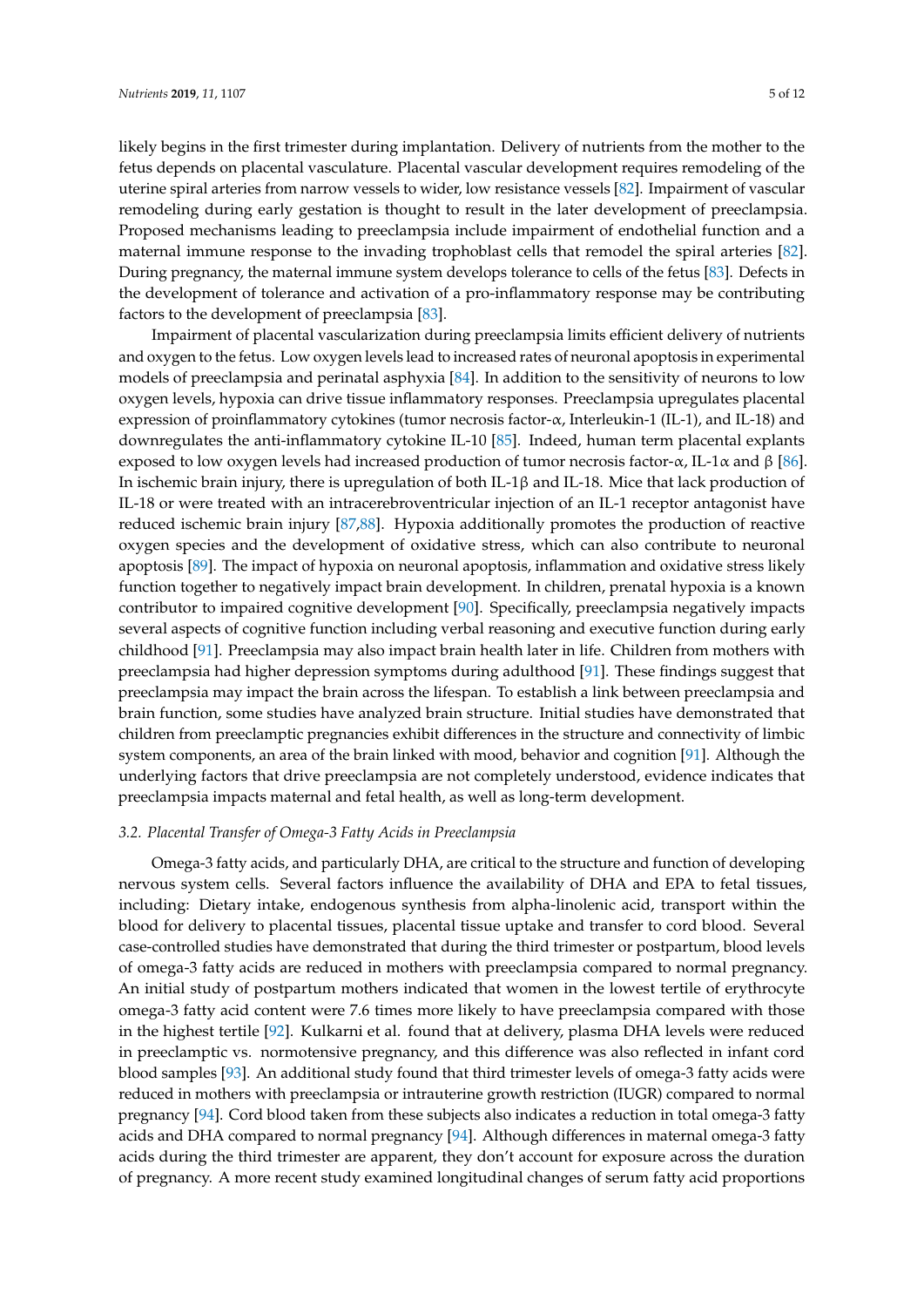in normotensive and preeclamptic pregnant women. This study demonstrated reduced circulation of total omega-3 fatty acids, DHA and arachidonic acid at 16–20 weeks but not at 26–30 weeks or at delivery in preeclamptic pregnant women [\[95\]](#page-11-2). This study did confirm lower cord blood levels of both DHA and total omega-3 fatty acids at delivery with preeclampsia, which were similar to the differences found by Kulkarni et al. [\[95\]](#page-11-2). This study also revealed significant correlation of maternal plasma DHA with cord plasma DHA across all three time points [\[95\]](#page-11-2), highlighting reduced maternal omega-3 fatty acids during preeclampsia.

Given that maternal blood levels of omega-3 fatty acids are low during preeclampsia, a key question is whether the placenta can compensate by upregulating the trafficking, synthesis and/or transfer of omega-3 fatty acids. The fatty acid composition of placentas from mothers with preeclampsia is different from those with normal pregnancies. Wang et al. demonstrated that placentas from preeclamptic women have reduced total non-esterified polyunsaturated fatty acids, including lower total omega-3 fatty acids and DHA compared to placenta from normal pregnant women [\[96\]](#page-11-3). The observation of reduced placental DHA has been confirmed by other studies [\[95](#page-11-2)[,97](#page-11-4)[,98\]](#page-11-5). An initial study comparing omega-3 fatty acid composition in different areas of the placenta indicates regional differences between normotensive controls, term pregnancy with preeclampsia and preterm pregnancy with preeclampsia. DHA and total omega-3 fatty acid concentrations were consistently lower in the central fetal and maternal areas of the placenta in mothers with preeclampsia and preterm delivery [\[97\]](#page-11-4). Additionally, in the central fetal area there were higher concentrations of ALA with preterm delivery and preeclampsia, indicating a possibility of inefficient conversion of ALA to DHA [\[97\]](#page-11-4). Because there were no matched normotensive preterm controls, it is unclear whether these changes are driven by gestational time or the severity of disease.

The placenta transports omega-3 fatty acids and expresses enzymes which contribute to the metabolism of ALA into EPA and DHA. Thus far, studies do not indicate increased capability for EPA + DHA synthesis or transport in preeclampsia. The expression of genes responsible for placental lipid transport (FATP 1 and 4) and fatty acid elongation (fatty acid desaturase 1) were reduced with preeclampsia, while others (fatty acid desaturase 2 and FABP-3) were not altered [\[95\]](#page-11-2). This indicates that during preeclampsia there may be a down regulation of the capacity to transport lipid in the placenta, and potentially a reduced capacity to synthesize DHA from ALA in placental tissue. Placental mRNA expression of MFSD2A, a DHA transporter in the brain, is reduced during severe preeclampsia compared to normotensive pregnancy [\[99\]](#page-11-6). However, it is unknown what the impact of this reduction is on fetal development. Collectively, these observations indicated altered transport and metabolism of omega-3 fatty acids during preeclampsia. These results are supported by reduced omega-3 fatty acids in placental tissue and cord blood from mothers with preeclampsia versus normal pregnancy. It is currently unknown whether cord blood DHA levels are responsive to increased dietary intake during preeclampsia.

A number of intervention trials were conducted to understand if supplemental omega-3 fatty acids from fish oil could impact maternal outcomes associated with preeclampsia. These studies have been largely ineffective [\[100\]](#page-11-7) and vary widely in dose and composition of omega-3 fatty acids, as well as gestational age at the onset of the intervention [\[101\]](#page-11-8). Although studies have focused on the mother, this does not preclude impact on the baby. It was noted by Kulkarni et al. that cord blood DHA levels were correlated with serum DHA levels in mothers with preeclampsia. This raises the possibility that increasing maternal omega-3 fatty acid status may increase omega-3 fatty acid exposure of the developing baby. Future studies are needed to determine whether increased maternal prenatal omega-3 fatty acid intake can improve cord blood DHA and developmental outcomes in babies born to mothers with preeclampsia.

# **4. Conclusions**

Despite the recommendations from various authorities, 95% of pregnant and child-bearing-age women do not consume enough omega-3 fatty acids [\[19,](#page-7-4)[38\]](#page-8-6). Transfer of omega-3 fatty acids through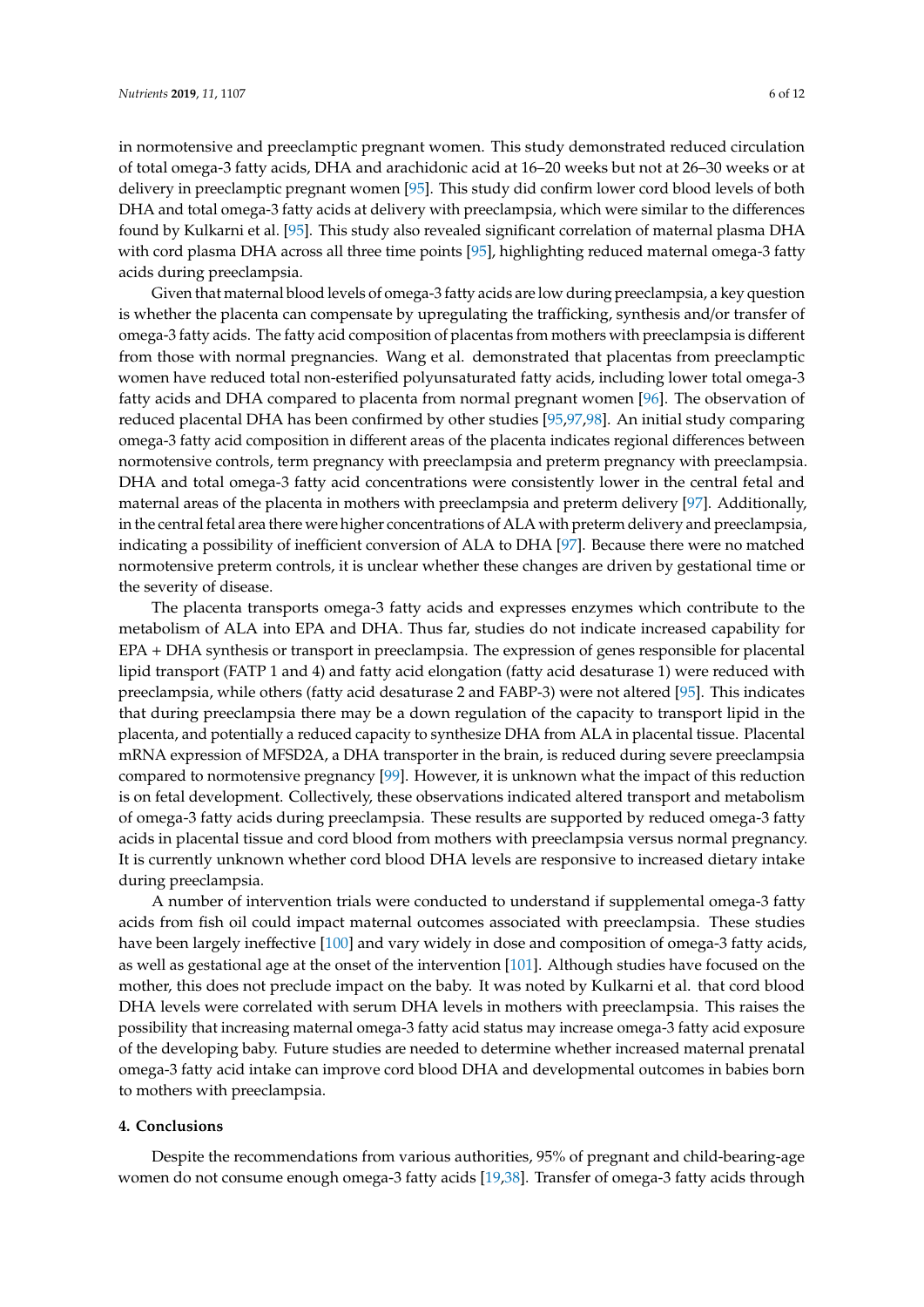the placenta to the cord blood and fetus is impaired in GDM and preeclampsia [\[41,](#page-8-9)[42,](#page-8-10)[75,](#page-10-2)[77](#page-10-4)[,95\]](#page-11-2). This is reflected in both conditions by lower cord vein DHA levels compared to normal pregnancies [\[66,](#page-9-11)[93\]](#page-11-0). Given the role DHA plays in fetal neurodevelopment, lower DHA transfer to the fetus may contribute to impaired neurodevelopment.

Although it is apparent that GDM and preeclampsia are associated with lower cord blood levels of DHA, the impact of DHA and omega-3 fatty acid supplementation on fetal neurodevelopment in this population remains unclear. In GDM, increasing DHA intake later in pregnancy did not increase cord blood levels, possibly due to impaired DHA placental transfer [\[102\]](#page-11-9). Future studies in both GDM and preeclampsia need to focus on very early interventions. Such studies could elucidate the time course of serum fatty acids during pregnancy and the impact of DHA supplementation on maternal blood, placental and cord vein DHA levels. Additionally, there is a need to further link infant neurodevelopmental outcomes to omega-3 fatty acid intake. One factor that may influence the effects of omega-3 fatty acids on neurodevelopment may be socioeconomic status. Most of the studies discussed did not evaluate the impact of socioeconomic status on offspring neurodevelopment. This is a limitation, as socioeconomic status has been suggested to affect neurodevelopment and omega-3 nutrition [\[39](#page-8-7)[,40\]](#page-8-8). Future studies are needed to determine the effect of socioeconomic status on maternal nutritional interventions and offspring neurodevelopment. While DHA intake prior to and during pregnancy is important, postnatal DHA intake could be an impactful opportunity to increase delivery of DHA to the breast-fed new born baby. Interventions supporting increased DHA consumption might positively impact neurodevelopmental outcomes associated with GDM and preeclampsia.

**Author Contributions:** Conceptualization, P.P.D. and R.W.G.; writing—original draft preparation, P.P.D. and R.W.G.; and writing—review and editing, C.J.I. and S.H.M.

**Funding:** This research received no external funding.

**Conflicts of Interest:** P.P.D., R.W.G., C.J.I. and S.H.M. are employed at Pharmavite LLC.

# **References**

- <span id="page-6-0"></span>1. Mozaffarian, D.; Wu, J.H.Y. Omega-3 Fatty Acids and Cardiovascular Disease. *J. Am. Coll. Cardiol.* **2011**, *58*, 2047. [\[CrossRef\]](http://dx.doi.org/10.1016/j.jacc.2011.06.063) [\[PubMed\]](http://www.ncbi.nlm.nih.gov/pubmed/22051327)
- 2. Lorente-Cebrián, S.; Costa, A.G.V.; Navas-Carretero, S.; Zabala, M.; Martínez, J.A.; Moreno-Aliaga, M.J. Role of omega-3 fatty acids in obesity, metabolic syndrome, and cardiovascular diseases: A review of the evidence. *J. Physiol. Biochem.* **2013**, *69*, 633–651. [\[CrossRef\]](http://dx.doi.org/10.1007/s13105-013-0265-4)
- <span id="page-6-1"></span>3. Ruxton, C.H.S.; Reed, S.C.; Simpson, M.J.A.; Millington, K.J. The health benefits of omega-3 polyunsaturated fatty acids: A review of the evidence. *J. Hum. Nutr. Diet.* **2004**, *17*, 449–459. [\[CrossRef\]](http://dx.doi.org/10.1111/j.1365-277X.2004.00552.x) [\[PubMed\]](http://www.ncbi.nlm.nih.gov/pubmed/15357699)
- <span id="page-6-2"></span>4. Goyens, P.L.; Spilker, M.E.; Zock, P.L.; Katan, M.B.; Mensink, R.P. Compartmental modeling to quantify alpha-linolenic acid conversion after longer term intake of multiple tracer boluses. *J. Lipid Res.* **2005**, *46*, 1474–1483. [\[CrossRef\]](http://dx.doi.org/10.1194/jlr.M400514-JLR200) [\[PubMed\]](http://www.ncbi.nlm.nih.gov/pubmed/15834128)
- <span id="page-6-3"></span>5. Hussein, N.; Ah-Sing, E.; Wilkinson, P.; Leach, C.; Griffin, B.A.; Millward, D.J. Long-chain conversion of [13C]linoleic acid and alpha-linolenic acid in response to marked changes in their dietary intake in men. *J. Lipid Res.* **2005**, *46*, 269–280. [\[CrossRef\]](http://dx.doi.org/10.1194/jlr.M400225-JLR200) [\[PubMed\]](http://www.ncbi.nlm.nih.gov/pubmed/15576848)
- <span id="page-6-4"></span>6. Fats and fatty acids in human nutrition. Report of an expert consultation. *FAO Food Nutr. Pap.* **2010**, *91*, 1–166.
- 7. Koletzko, B.; Lien, E.; Agostoni, C.; Bohles, H.; Campoy, C.; Cetin, I.; Decsi, T.; Dudenhausen, J.W.; Dupont, C.; Forsyth, S.; et al. The roles of long-chain polyunsaturated fatty acids in pregnancy, lactation and infancy: Review of current knowledge and consensus recommendations. *J. Perinat. Med.* **2008**, *36*, 5–14. [\[CrossRef\]](http://dx.doi.org/10.1515/JPM.2008.001)
- 8. Koletzko, B.; Cetin, I.; Brenna, J.T.; Perinatal Lipid Intake Working Group; Child Health Foundation; Diabetic Pregnancy Study Group; European Association of Perinatal Medicine; European Society for Clinical Nutrition and Metabolism; European Society for Paediatric Gastroenterology, Hepatology and Nutrition; Committee on Nutrition; et al. Dietary fat intakes for pregnant and lactating women. *Br. J. Nutr.* **2007**, *98*, 873–877. [\[CrossRef\]](http://dx.doi.org/10.1017/S0007114507764747)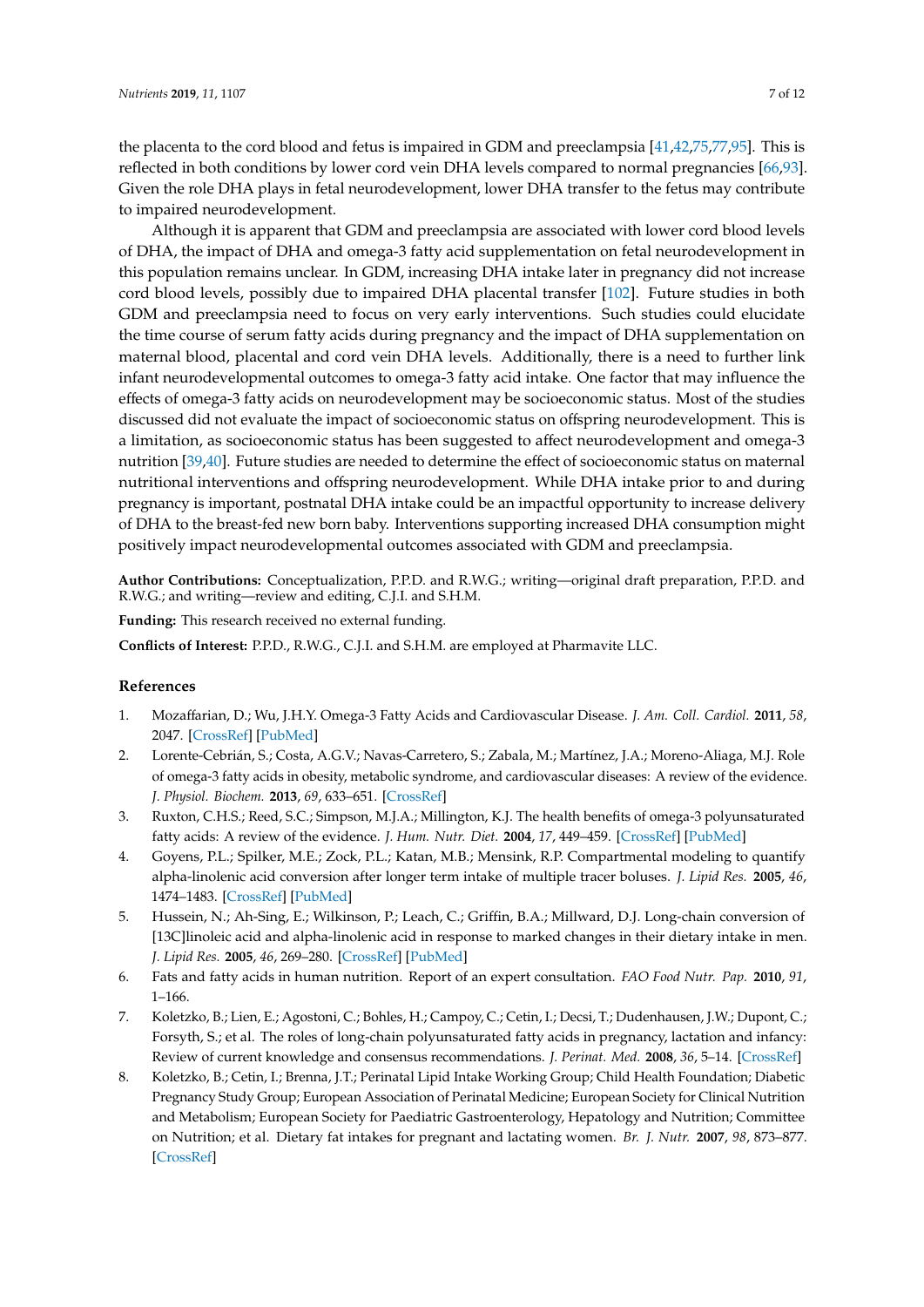- 9. Scientific Opinion on Dietary Reference Values for fats, including saturated fatty acids, polyunsaturated fatty acids, monounsaturated fatty acids, trans fatty acids, and cholesterol. *EFSA J.* **2010**, *8*, 1461. [\[CrossRef\]](http://dx.doi.org/10.2903/j.efsa.2010.1461)
- <span id="page-7-0"></span>10. Simopoulos, A.P.; Leaf, A.; Salem, N., Jr. Workshop on the Essentiality of and Recommended Dietary Intakes for Omega-6 and Omega-3 Fatty Acids. *J. Am. Coll. Nutr.* **1999**, *18*, 487–489. [\[CrossRef\]](http://dx.doi.org/10.1080/07315724.1999.10718888)
- <span id="page-7-1"></span>11. Nesheim, M.; Yaktine, A. (Eds.) Analysis of the balancing of benefits and risks of seafood consumption. In *Seafood Choices: Balancing Benefits and Risks*; National Academies Press: Washington, DC, USA, 2007; pp. 195–216.
- 12. Carlson, S.E. Docosahexaenoic acid supplementation in pregnancy and lactation. *Am. J. Clin. Nutr.* **2009**, *89*, 678S–684S. [\[CrossRef\]](http://dx.doi.org/10.3945/ajcn.2008.26811E) [\[PubMed\]](http://www.ncbi.nlm.nih.gov/pubmed/19116324)
- 13. Coletta, J.M.; Bell, S.J.; Roman, A.S. Omega-3 Fatty acids and pregnancy. *Rev. Obstet. Gynecol.* **2010**, *3*, 163–171. [\[CrossRef\]](http://dx.doi.org/10.3909/riog0137) [\[PubMed\]](http://www.ncbi.nlm.nih.gov/pubmed/21364848)
- 14. Dimes, M.O. Vitamins and Other Nutrients During Pregnancy. Available online: https://[www.marchofdimes.](https://www.marchofdimes.org/pregnancy/vitamins-and-other-nutrients-during-pregnancy.aspx) org/pregnancy/[vitamins-and-other-nutrients-during-pregnancy.aspx](https://www.marchofdimes.org/pregnancy/vitamins-and-other-nutrients-during-pregnancy.aspx) (accessed on 1 March 2019).
- 15. Pediatrics, A.A.O. Breastfeeding and the use of human milk. *Pediatrics* **2012**, *129*, e827–e841. [\[CrossRef\]](http://dx.doi.org/10.1542/peds.2011-3552)
- 16. US Department of Health and Human Services. 2015–2020 Dietary Guidelines for Americans. Available online: https://health.gov/dietaryguidelines/2015/resources/[2015-2020\\_Dietary\\_Guidelines.pdf](https://health.gov/dietaryguidelines/2015/resources/2015-2020_Dietary_Guidelines.pdf) (accessed on 4 March 2019).
- <span id="page-7-2"></span>17. 2017 EPA-FDA Advice about Eating Fish and Shellfish. Available online: https://[www.epa.gov](https://www.epa.gov/fish-tech/2017-epa-fda-advice-about-eating-fish-and-shellfish)/fish-tech/ [2017-epa-fda-advice-about-eating-fish-and-shellfish](https://www.epa.gov/fish-tech/2017-epa-fda-advice-about-eating-fish-and-shellfish) (accessed on 1 March 2019).
- <span id="page-7-3"></span>18. Papanikolaou, Y.; Brooks, J.; Reider, C.; Fulgoni, V.L. US adults are not meeting recommended levels for fish and omega-3 fatty acid intake: Results of an analysis using observational data from NHANES 2003–2008. *Nutr. J.* **2014**, *13*, 31. [\[CrossRef\]](http://dx.doi.org/10.1186/1475-2891-13-31) [\[PubMed\]](http://www.ncbi.nlm.nih.gov/pubmed/24694001)
- <span id="page-7-4"></span>19. Zhang, Z.; Fulgoni, V.L.; Kris-Etherton, P.M.; Mitmesser, S.H. Dietary Intakes of EPA and DHA Omega-3 Fatty Acids among US Childbearing-Age and Pregnant Women: An Analysis of NHANES 2001-2014. *Nutrients* **2018**, *10*, 416. [\[CrossRef\]](http://dx.doi.org/10.3390/nu10040416) [\[PubMed\]](http://www.ncbi.nlm.nih.gov/pubmed/29597261)
- <span id="page-7-5"></span>20. Innis, S.M. Perinatal biochemistry and physiology of long-chain polyunsaturated fatty acids. *J. Pediatrics* **2003**, *143*, S1–S8. [\[CrossRef\]](http://dx.doi.org/10.1067/S0022-3476(03)00396-2)
- <span id="page-7-6"></span>21. Giusto, N.M.; Pasquare, S.J.; Salvador, G.A.; Castagnet, P.I.; Roque, M.E.; Ilincheta de Boschero, M.G. Lipid metabolism in vertebrate retinal rod outer segments. *Prog. Lipid Res.* **2000**, *39*, 315–391. [\[CrossRef\]](http://dx.doi.org/10.1016/S0163-7827(00)00009-6)
- <span id="page-7-7"></span>22. Bradbury, J. Docosahexaenoic acid (DHA): An ancient nutrient for the modern human brain. *Nutrients* **2011**, *3*, 529–554. [\[CrossRef\]](http://dx.doi.org/10.3390/nu3050529)
- <span id="page-7-8"></span>23. Neuringer, M.; Connor, W.E.; Lin, D.S.; Barstad, L.; Luck, S. Biochemical and functional effects of prenatal and postnatal omega 3 fatty acid deficiency on retina and brain in rhesus monkeys. *Proc. Natl. Acad. Sci. USA* **1986**, *83*, 4021–4025. [\[CrossRef\]](http://dx.doi.org/10.1073/pnas.83.11.4021)
- <span id="page-7-9"></span>24. Yamamoto, N.; Hashimoto, A.; Takemoto, Y.; Okuyama, H.; Nomura, M.; Kitajima, R.; Togashi, T.; Tamai, Y. Effect of the dietary alpha-linolenate/linoleate balance on lipid compositions and learning ability of rats. II. Discrimination process, extinction process, and glycolipid compositions. *J. Lipid Res.* **1988**, *29*, 1013–1021.
- <span id="page-7-10"></span>25. Cetin, I.; Alvino, G.; Cardellicchio, M. Long chain fatty acids and dietary fats in fetal nutrition. *J. Physiol.* **2009**, *587*, 3441–3451. [\[CrossRef\]](http://dx.doi.org/10.1113/jphysiol.2009.173062)
- <span id="page-7-11"></span>26. Lauritzen, L.; Brambilla, P.; Mazzocchi, A.; Harsløf, L.B.S.; Ciappolino, V.; Agostoni, C. DHA Effects in Brain Development and Function. *Nutrients* **2016**, *8*, 6. [\[CrossRef\]](http://dx.doi.org/10.3390/nu8010006)
- <span id="page-7-12"></span>27. Schwarzenberg, S.J.; Georgieff, M.K. Advocacy for Improving Nutrition in the First 1000 Days to Support Childhood Development and Adult Health. *Pediatrics* **2018**, *141*, e20173716. [\[CrossRef\]](http://dx.doi.org/10.1542/peds.2017-3716)
- <span id="page-7-13"></span>28. Kitajka, K.; Puskas, L.G.; Zvara, A.; Hackler, L., Jr.; Barcelo-Coblijn, G.; Yeo, Y.K.; Farkas, T. The role of n-3 polyunsaturated fatty acids in brain: Modulation of rat brain gene expression by dietary n-3 fatty acids. *Proc. Natl. Acad. Sci. USA* **2002**, *99*, 2619–2624. [\[CrossRef\]](http://dx.doi.org/10.1073/pnas.042698699) [\[PubMed\]](http://www.ncbi.nlm.nih.gov/pubmed/11880617)
- 29. Stillwell, W.; Shaikh, S.R.; Zerouga, M.; Siddiqui, R.; Wassall, S.R. Docosahexaenoic acid affects cell signaling by altering lipid rafts. *Reprod. Nutr. Dev.* **2005**, *45*, 559–579. [\[CrossRef\]](http://dx.doi.org/10.1051/rnd:2005046)
- <span id="page-7-14"></span>30. Chalon, S. Omega-3 fatty acids and monoamine neurotransmission. *Prostaglandins Leukot. Essent. Fat. Acids* **2006**, *75*, 259–269. [\[CrossRef\]](http://dx.doi.org/10.1016/j.plefa.2006.07.005)
- <span id="page-7-15"></span>31. Delion, S.; Chalon, S.; Herault, J.; Guilloteau, D.; Besnard, J.C.; Durand, G. Chronic dietary alpha-linolenic acid deficiency alters dopaminergic and serotoninergic neurotransmission in rats. *J. Nutr.* **1994**, *124*, 2466–2476. [\[CrossRef\]](http://dx.doi.org/10.1093/jn/124.12.2466)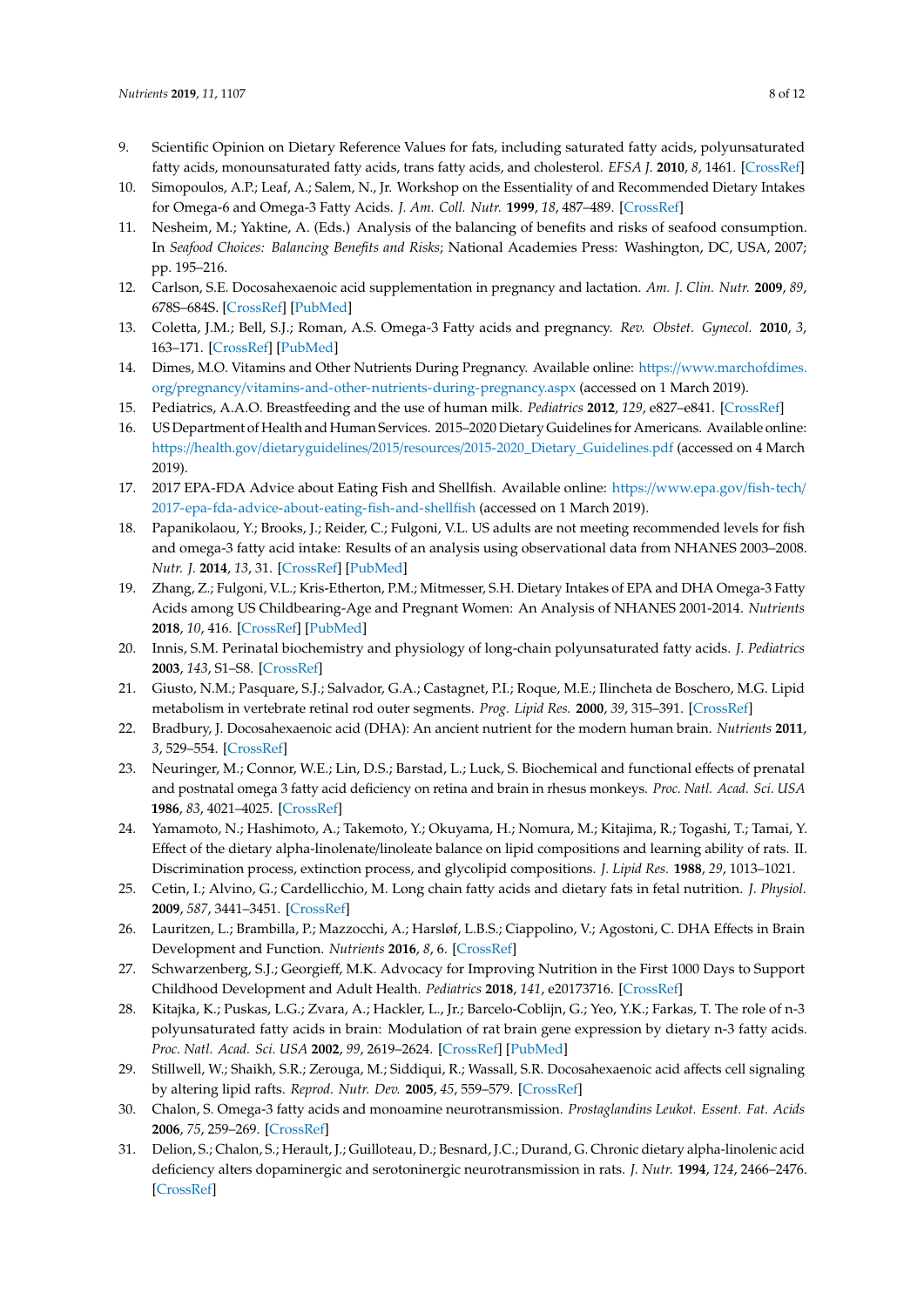- <span id="page-8-0"></span>32. Ahmad, A.; Moriguchi, T.; Salem, N. Decrease in neuron size in docosahexaenoic acid-deficient brain. *Pediatric Neurol.* **2002**, *26*, 210–218. [\[CrossRef\]](http://dx.doi.org/10.1016/S0887-8994(01)00383-6)
- <span id="page-8-1"></span>33. Coti Bertrand, P.; O'Kusky, J.R.; Innis, S.M. Maternal dietary (n-3) fatty acid deficiency alters neurogenesis in the embryonic rat brain. *J. Nutr.* **2006**, *136*, 1570–1575. [\[CrossRef\]](http://dx.doi.org/10.1093/jn/136.6.1570)
- <span id="page-8-2"></span>34. Bergmann, R.L.; Haschke-Becher, E.; Klassen-Wigger, P.; Bergmann, K.E.; Richter, R.; Dudenhausen, J.W.; Grathwohl, D.; Haschke, F. Supplementation with 200 mg/day docosahexaenoic acid from mid-pregnancy through lactation improves the docosahexaenoic acid status of mothers with a habitually low fish intake and of their infants. *Ann. Nutr. Metab.* **2008**, *52*, 157–166. [\[CrossRef\]](http://dx.doi.org/10.1159/000129651)
- <span id="page-8-3"></span>35. Judge, M.P.; Harel, O.; Lammi-Keefe, C.J. Maternal consumption of a docosahexaenoic acid-containing functional food during pregnancy: Benefit for infant performance on problem-solving but not on recognition memory tasks at age 9 mo. *Am. J. Clin. Nutr.* **2007**, *85*, 1572–1577. [\[CrossRef\]](http://dx.doi.org/10.1093/ajcn/85.6.1572) [\[PubMed\]](http://www.ncbi.nlm.nih.gov/pubmed/17556695)
- <span id="page-8-4"></span>36. Dunstan, J.A.; Simmer, K.; Dixon, G.; Prescott, S.L. Cognitive assessment of children at age 2(1/2) years after maternal fish oil supplementation in pregnancy: A randomised controlled trial. *Arch. Dis. Child. Fetal Neonatal Ed.* **2008**, *93*, F45–F50. [\[CrossRef\]](http://dx.doi.org/10.1136/adc.2006.099085)
- <span id="page-8-5"></span>37. Colombo, J.; Gustafson, K.M.; Gajewski, B.J.; Shaddy, D.J.; Kerling, E.H.; Thodosoff, J.M.; Doty, T.; Brez, C.C.; Carlson, S.E. Prenatal DHA supplementation and infant attention. *Pediatric Res.* **2016**, *80*, 656–662. [\[CrossRef\]](http://dx.doi.org/10.1038/pr.2016.134)
- <span id="page-8-6"></span>38. Innis, S.M. Dietary omega 3 fatty acids and the developing brain. *Brain Res.* **2008**, *1237*, 35–43. [\[CrossRef\]](http://dx.doi.org/10.1016/j.brainres.2008.08.078)
- <span id="page-8-7"></span>39. Nordgren, T.M.; Lyden, E.; Anderson-Berry, A.; Hanson, C. Omega-3 Fatty Acid Intake of Pregnant Women and Women of Childbearing Age in the United States: Potential for Deficiency? *Nutrients* **2017**, *9*, 197. [\[CrossRef\]](http://dx.doi.org/10.3390/nu9030197)
- <span id="page-8-8"></span>40. Chin-Lun Hung, G.; Hahn, J.; Alamiri, B.; Buka, S.L.; Goldstein, J.M.; Laird, N.; Nelson, C.A.; Smoller, J.W.; Gilman, S.E. Socioeconomic disadvantage and neural development from infancy through early childhood. *Int. J. Epidemiol.* **2015**, *44*, 1889–1899. [\[CrossRef\]](http://dx.doi.org/10.1093/ije/dyv303)
- <span id="page-8-9"></span>41. Gil-Sánchez, A.; Demmelmair, H.; Parrilla, J.; Koletzko, B.; Larqué, E. Mechanisms Involved in the Selective Transfer of Long Chain Polyunsaturated Fatty Acids to the Fetus. *Front. Genet.* **2011**, *2*, 57. [\[CrossRef\]](http://dx.doi.org/10.3389/fgene.2011.00057)
- <span id="page-8-10"></span>42. Wadhwani, N.; Patil, V.; Joshi, S. Maternal long chain polyunsaturated fatty acid status and pregnancy complications. *Prostaglandins Leukot. Essent. Fat. Acids* **2018**, *136*, 143–152. [\[CrossRef\]](http://dx.doi.org/10.1016/j.plefa.2017.08.002) [\[PubMed\]](http://www.ncbi.nlm.nih.gov/pubmed/28888333)
- <span id="page-8-11"></span>43. Ornoy, A. Prenatal origin of obesity and their complications: Gestational diabetes, maternal overweight and the paradoxical effects of fetal growth restriction and macrosomia. *Reprod. Toxicol.* **2011**, *32*, 205–212. [\[CrossRef\]](http://dx.doi.org/10.1016/j.reprotox.2011.05.002) [\[PubMed\]](http://www.ncbi.nlm.nih.gov/pubmed/21620955)
- <span id="page-8-13"></span><span id="page-8-12"></span>44. Gestational Diabetes Mellitus. *Diabetes Care* **2004**, *27*, s88. [\[CrossRef\]](http://dx.doi.org/10.2337/diacare.27.2007.S88) [\[PubMed\]](http://www.ncbi.nlm.nih.gov/pubmed/14693936)
- 45. American College of Obstetricians and Gynecologists. Hypertension in pregnancy. Report of the American College of Obstetricians and Gynecologists' task force on hypertension in pregnancy. *Obstet. Gynecol.* **2013**, *122*, 1122.
- <span id="page-8-14"></span>46. Backes, C.H.; Markham, K.; Moorehead, P.; Cordero, L.; Nankervis, C.A.; Giannone, P.J. Maternal preeclampsia and neonatal outcomes. *J. Pregnancy* **2011**, *2011*, 214365. [\[CrossRef\]](http://dx.doi.org/10.1155/2011/214365) [\[PubMed\]](http://www.ncbi.nlm.nih.gov/pubmed/21547086)
- <span id="page-8-15"></span>47. Di Cianni, G.; Miccoli, R.; Volpe, L.; Lencioni, C.; Del Prato, S. Intermediate metabolism in normal pregnancy and in gestational diabetes. *Diabetes*/*Metab. Res. Rev.* **2003**, *19*, 259–270. [\[CrossRef\]](http://dx.doi.org/10.1002/dmrr.390) [\[PubMed\]](http://www.ncbi.nlm.nih.gov/pubmed/12879403)
- <span id="page-8-16"></span>48. DeSisto, C.L.; Kim, S.Y.; Sharma, A.J. Prevalence estimates of gestational diabetes mellitus in the United States, Pregnancy Risk Assessment Monitoring System (PRAMS), 2007–2010. *Prev. Chronic Dis.* **2014**, *11*, E104. [\[CrossRef\]](http://dx.doi.org/10.5888/pcd11.130415) [\[PubMed\]](http://www.ncbi.nlm.nih.gov/pubmed/24945238)
- <span id="page-8-17"></span>49. Nelson, T.; Shulman, G.; Grainger, D.; Diamond, M.P. Progesterone administration induced impairment of insulin suppression of hepatic glucose production. *Fertil. Steril.* **1994**, *62*, 491–496. [\[CrossRef\]](http://dx.doi.org/10.1016/S0015-0282(16)56936-2)
- <span id="page-8-18"></span>50. Giorgino, F.; Almahfouz, A.; Goodyear, L.J.; Smith, R.J. Glucocorticoid regulation of insulin receptor and substrate IRS-1 tyrosine phosphorylation in rat skeletal muscle in vivo. *J. Clin. Investig.* **1993**, *91*, 2020–2030. [\[CrossRef\]](http://dx.doi.org/10.1172/JCI116424)
- <span id="page-8-19"></span>51. Buss, C.; Davis, E.P.; Shahbaba, B.; Pruessner, J.C.; Head, K.; Sandman, C.A. Maternal cortisol over the course of pregnancy and subsequent child amygdala and hippocampus volumes and affective problems. *Proc. Natl. Acad. Sci. USA* **2012**, *109*, E1312–E1319. [\[CrossRef\]](http://dx.doi.org/10.1073/pnas.1201295109)
- <span id="page-8-20"></span>52. Xiang, A.H.; Peters, R.K.; Trigo, E.; Kjos, S.L.; Lee, W.P.; Buchanan, T.A. Multiple metabolic defects during late pregnancy in women at high risk for type 2 diabetes. *Diabetes* **1999**, *48*, 848–854. [\[CrossRef\]](http://dx.doi.org/10.2337/diabetes.48.4.848)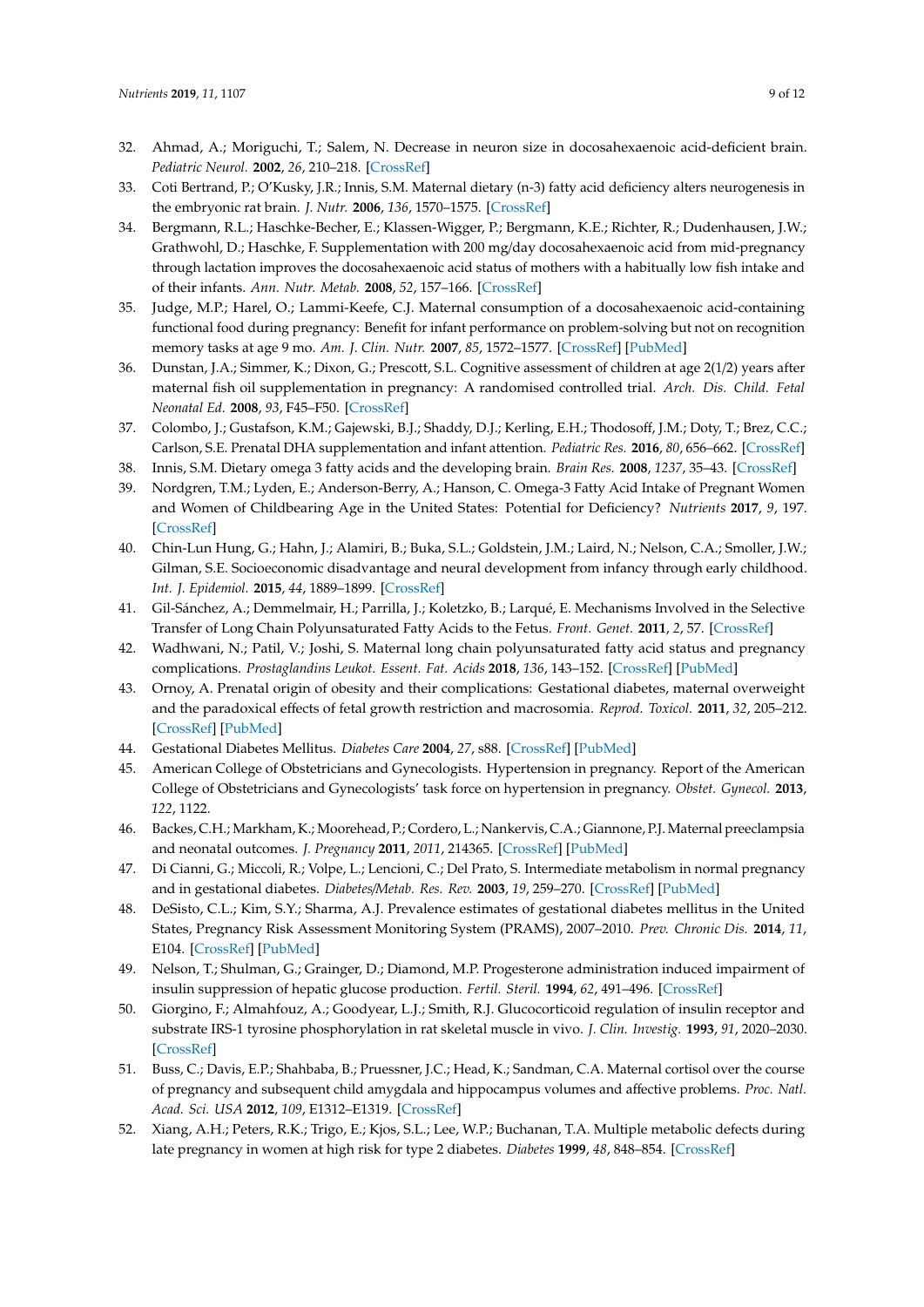- <span id="page-9-0"></span>53. Kautzky-Willer, A.; Prager, R.; Waldhausl, W.; Pacini, G.; Thomaseth, K.; Wagner, O.F.; Ulm, M.; Streli, C.; Ludvik, B. Pronounced insulin resistance and inadequate beta-cell secretion characterize lean gestational diabetes during and after pregnancy. *Diabetes Care* **1997**, *20*, 1717–1723. [\[CrossRef\]](http://dx.doi.org/10.2337/diacare.20.11.1717)
- <span id="page-9-1"></span>54. Johns, E.C.; Denison, F.C.; Norman, J.E.; Reynolds, R.M. Gestational Diabetes Mellitus: Mechanisms, Treatment, and Complications. *Trends Endocrinol. Metab. TEM* **2018**, *29*, 743–754. [\[CrossRef\]](http://dx.doi.org/10.1016/j.tem.2018.09.004) [\[PubMed\]](http://www.ncbi.nlm.nih.gov/pubmed/30297319)
- <span id="page-9-2"></span>55. Solomon, C.G.; Willett, W.C.; Carey, V.J.; Rich-Edwards, J.; Hunter, D.J.; Colditz, G.A.; Stampfer, M.J.; Speizer, F.E.; Spiegelman, D.; Manson, J.E. A prospective study of pregravid determinants of gestational diabetes mellitus. *Jama* **1997**, *278*, 1078–1083. [\[CrossRef\]](http://dx.doi.org/10.1001/jama.1997.03550130052036)
- <span id="page-9-3"></span>56. Kim, C.; Berger, D.K.; Chamany, S. Recurrence of gestational diabetes mellitus: A systematic review. *Diabetes Care* **2007**, *30*, 1314–1319. [\[CrossRef\]](http://dx.doi.org/10.2337/dc06-2517)
- <span id="page-9-4"></span>57. Metzger, B.E. Long-term outcomes in mothers diagnosed with gestational diabetes mellitus and their offspring. *Clin. Obstet. Gynecol.* **2007**, *50*, 972–979. [\[CrossRef\]](http://dx.doi.org/10.1097/GRF.0b013e31815a61d6)
- <span id="page-9-5"></span>58. West, N.A.; Crume, T.L.; Maligie, M.A.; Dabelea, D. Cardiovascular risk factors in children exposed to maternal diabetes in utero. *Diabetologia* **2011**, *54*, 504–507. [\[CrossRef\]](http://dx.doi.org/10.1007/s00125-010-2008-1)
- <span id="page-9-6"></span>59. Zornoza-Moreno, M.; Fuentes-Hernandez, S.; Carrion, V.; Alcantara-Lopez, M.V.; Madrid, J.A.; Lopez-Soler, C.; Sanchez-Solis, M.; Larque, E. Is low docosahexaenoic acid associated with disturbed rhythms and neurodevelopment in offsprings of diabetic mothers? *Eur. J. Clin. Nutr.* **2014**, *68*, 931–937. [\[CrossRef\]](http://dx.doi.org/10.1038/ejcn.2014.104)
- <span id="page-9-8"></span>60. Ornoy, A.; Wolf, A.; Ratzon, N.; Greenbaum, C.; Dulitzky, M. Neurodevelopmental outcome at early school age of children born to mothers with gestational diabetes. *Arch. Disease Child. Fetal Neonatal Ed.* **1999**, *81*, F10–F14. [\[CrossRef\]](http://dx.doi.org/10.1136/fn.81.1.F10)
- <span id="page-9-9"></span>61. Dionne, G.; Boivin, M.; Seguin, J.R.; Perusse, D.; Tremblay, R.E. Gestational diabetes hinders language development in offspring. *Pediatrics* **2008**, *122*, e1073–e1079. [\[CrossRef\]](http://dx.doi.org/10.1542/peds.2007-3028)
- 62. Dahlquist, G.; Kallen, B. School marks for Swedish children whose mothers had diabetes during pregnancy: A population-based study. *Diabetologia* **2007**, *50*, 1826–1831. [\[CrossRef\]](http://dx.doi.org/10.1007/s00125-007-0744-7)
- 63. DeBoer, T.; Wewerka, S.; Bauer, P.J.; Georgieff, M.K.; Nelson, C.A. Explicit memory performance in infants of diabetic mothers at 1 year of age. *Dev. Med. Child Neurol.* **2005**, *47*, 525–531. [\[CrossRef\]](http://dx.doi.org/10.1017/S0012162205001039)
- <span id="page-9-7"></span>64. Fraser, A.; Nelson, S.M.; Macdonald-Wallis, C.; Lawlor, D.A. Associations of existing diabetes, gestational diabetes, and glycosuria with offspring IQ and educational attainment: The Avon Longitudinal Study of Parents and Children. *Exp. Diabetes Res.* **2012**, *2012*, 963735. [\[CrossRef\]](http://dx.doi.org/10.1155/2012/963735)
- <span id="page-9-10"></span>65. Vuong, B.; Odero, G.; Rozbacher, S.; Stevenson, M.; Kereliuk, S.M.; Pereira, T.J.; Dolinsky, V.W.; Kauppinen, T.M. Exposure to gestational diabetes mellitus induces neuroinflammation, derangement of hippocampal neurons, and cognitive changes in rat offspring. *J. Neuroinflamm.* **2017**, *14*, 80. [\[CrossRef\]](http://dx.doi.org/10.1186/s12974-017-0859-9)
- <span id="page-9-11"></span>66. Wijendran, V.; Bendel, R.B.; Couch, S.C.; Philipson, E.H.; Cheruku, S.; Lammi-Keefe, C.J. Fetal erythrocyte phospholipid polyunsaturated fatty acids are altered in pregnancy complicated with gestational diabetes mellitus. *Lipids* **2000**, *35*, 927–931. [\[CrossRef\]](http://dx.doi.org/10.1007/S11745-000-0602-2)
- <span id="page-9-12"></span>67. Berghaus, T.M.; Demmelmair, H.; Koletzko, B. Essential fatty acids and their long-chain polyunsaturated metabolites in maternal and cord plasma triglycerides during late gestation. *Biol. Neonate* **2000**, *77*, 96–100. [\[CrossRef\]](http://dx.doi.org/10.1159/000014201)
- <span id="page-9-13"></span>68. Thomas, B.A.; Ghebremeskel, K.; Lowy, C.; Offley-Shore, B.; Crawford, M.A. Plasma fatty acids of neonates born to mothers with and without gestational diabetes. *Prostaglandins Leukot. Essent. Fat. Acids* **2005**, *72*, 335–341. [\[CrossRef\]](http://dx.doi.org/10.1016/j.plefa.2005.01.001)
- <span id="page-9-14"></span>69. Leveille, P.; Rouxel, C.; Plourde, M. Diabetic pregnancy, maternal and fetal docosahexaenoic acid: A review of existing evidence. *J. Matern. Fetal Neonatal Med.* **2018**, *31*, 1358–1363. [\[CrossRef\]](http://dx.doi.org/10.1080/14767058.2017.1314460)
- <span id="page-9-15"></span>70. Grygiel-Górniak, B. Peroxisome proliferator-activated receptors and their ligands: Nutritional and clinical implications-a review. *Nutr. J.* **2014**, *13*, 17. [\[CrossRef\]](http://dx.doi.org/10.1186/1475-2891-13-17)
- <span id="page-9-16"></span>71. Holdsworth-Carson, S.J.; Lim, R.; Mitton, A.; Whitehead, C.; Rice, G.E.; Permezel, M.; Lappas, M. Peroxisome proliferator-activated receptors are altered in pathologies of the human placenta: Gestational diabetes mellitus, intrauterine growth restriction and preeclampsia. *Placenta* **2010**, *31*, 222–229. [\[CrossRef\]](http://dx.doi.org/10.1016/j.placenta.2009.12.009) [\[PubMed\]](http://www.ncbi.nlm.nih.gov/pubmed/20045185)
- <span id="page-9-17"></span>72. Magnusson, A.L.; Waterman, I.J.; Wennergren, M.; Jansson, T.; Powell, T.L. Triglyceride hydrolase activities and expression of fatty acid binding proteins in the human placenta in pregnancies complicated by intrauterine growth restriction and diabetes. *J. Clin. Endocrinol. Metab.* **2004**, *89*, 4607–4614. [\[CrossRef\]](http://dx.doi.org/10.1210/jc.2003-032234)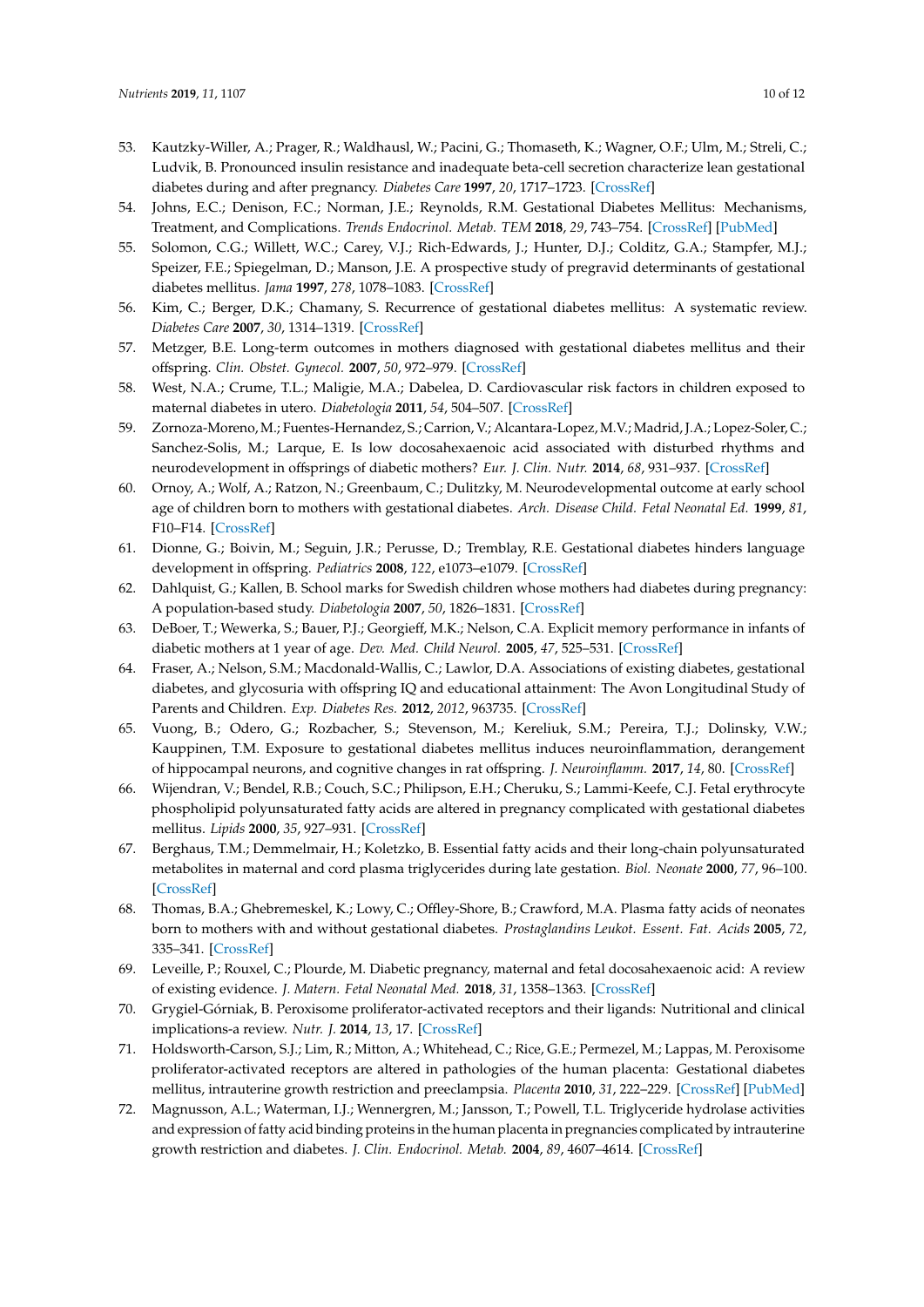- <span id="page-10-0"></span>73. Barrett, H.L.; Kubala, M.H.; Scholz Romero, K.; Denny, K.J.; Woodruff, T.M.; McIntyre, H.D.; Callaway, L.K.; Nitert, M.D. Placental Lipases in Pregnancies Complicated by Gestational Diabetes Mellitus (GDM). *PLoS ONE* **2014**, *9*, e104826. [\[CrossRef\]](http://dx.doi.org/10.1371/journal.pone.0104826)
- <span id="page-10-1"></span>74. Gil-Sanchez, A.; Koletzko, B.; Larque, E. Current understanding of placental fatty acid transport. *Curr. Opin. Clin. Nutr. Metab. Care* **2012**, *15*, 265–272. [\[CrossRef\]](http://dx.doi.org/10.1097/MCO.0b013e3283523b6e)
- <span id="page-10-2"></span>75. Segura, M.T.; Demmelmair, H.; Krauss-Etschmann, S.; Nathan, P.; Dehmel, S.; Padilla, M.C.; Rueda, R.; Koletzko, B.; Campoy, C. Maternal BMI and gestational diabetes alter placental lipid transporters and fatty acid composition. *Placenta* **2017**, *57*, 144–151. [\[CrossRef\]](http://dx.doi.org/10.1016/j.placenta.2017.07.001) [\[PubMed\]](http://www.ncbi.nlm.nih.gov/pubmed/28864004)
- <span id="page-10-3"></span>76. Nguyen, L.N.; Ma, D.; Shui, G.; Wong, P.; Cazenave-Gassiot, A.; Zhang, X.; Wenk, M.R.; Goh, E.L.; Silver, D.L. Mfsd2a is a transporter for the essential omega-3 fatty acid docosahexaenoic acid. *Nature* **2014**, *509*, 503–506. [\[CrossRef\]](http://dx.doi.org/10.1038/nature13241) [\[PubMed\]](http://www.ncbi.nlm.nih.gov/pubmed/24828044)
- <span id="page-10-4"></span>77. Prieto-Sanchez, M.T.; Ruiz-Palacios, M.; Blanco-Carnero, J.E.; Pagan, A.; Hellmuth, C.; Uhl, O.; Peissner, W.; Ruiz-Alcaraz, A.J.; Parrilla, J.J.; Koletzko, B.; et al. Placental MFSD2a transporter is related to decreased DHA in cord blood of women with treated gestational diabetes. *Clin. Nutr.* **2017**, *36*, 513–521. [\[CrossRef\]](http://dx.doi.org/10.1016/j.clnu.2016.01.014)
- <span id="page-10-5"></span>78. Samimi, M.; Jamilian, M.; Asemi, Z.; Esmaillzadeh, A. Effects of omega-3 fatty acid supplementation on insulin metabolism and lipid profiles in gestational diabetes: Randomized, double-blind, placebo-controlled trial. *Clin. Nutr.* **2015**, *34*, 388–393. [\[CrossRef\]](http://dx.doi.org/10.1016/j.clnu.2014.06.005)
- 79. Jamilian, M.; Samimi, M.; Kolahdooz, F.; Khalaji, F.; Razavi, M.; Asemi, Z. Omega-3 fatty acid supplementation affects pregnancy outcomes in gestational diabetes: A randomized, double-blind, placebo-controlled trial. *J. Matern. -Fetal Neonatal Med.* **2016**, *29*, 669–675. [\[CrossRef\]](http://dx.doi.org/10.3109/14767058.2015.1015980)
- <span id="page-10-6"></span>80. Jamilian, M.; Samimi, M.; Mirhosseini, N.; Afshar Ebrahimi, F.; Aghadavod, E.; Taghizadeh, M.; Asemi, Z. A Randomized Double-Blinded, Placebo-Controlled Trial Investigating the Effect of Fish Oil Supplementation on Gene Expression Related to Insulin Action, Blood Lipids, and Inflammation in Gestational Diabetes Mellitus-Fish Oil Supplementation and Gestational Diabetes. *Nutrients* **2018**, *10*, 163. [\[CrossRef\]](http://dx.doi.org/10.3390/nu10020163)
- <span id="page-10-7"></span>81. Zhou, S.J.; Yelland, L.; McPhee, A.J.; Quinlivan, J.; Gibson, R.A.; Makrides, M. Fish-oil supplementation in pregnancy does not reduce the risk of gestational diabetes or preeclampsia. *Am. J. Clin. Nutr.* **2012**, *95*, 1378–1384. [\[CrossRef\]](http://dx.doi.org/10.3945/ajcn.111.033217) [\[PubMed\]](http://www.ncbi.nlm.nih.gov/pubmed/22552037)
- <span id="page-10-8"></span>82. Armaly, Z.; Jadaon, J.E.; Jabbour, A.; Abassi, Z.A. Preeclampsia: Novel Mechanisms and Potential Therapeutic Approaches. *Front. Physiol.* **2018**, *9*, 973. [\[CrossRef\]](http://dx.doi.org/10.3389/fphys.2018.00973)
- <span id="page-10-9"></span>83. Jafri, S.; Ormiston, M.L. Immune regulation of systemic hypertension, pulmonary arterial hypertension, and preeclampsia: Shared disease mechanisms and translational opportunities. *Am. J. Physiol. Regul. Integr. Comp. Physiol.* **2017**, *313*, R693–R705. [\[CrossRef\]](http://dx.doi.org/10.1152/ajpregu.00259.2017)
- <span id="page-10-10"></span>84. Cosar, H.; Ozer, E.; Topel, H.; Kahramaner, Z.; Turkoglu, E.; Erdemir, A.; Sutcuoglu, S.; Bagriyanik, A.; Ozer, E.A. Neuronal apoptosis in the neonates born to preeclamptic mothers. *J. Matern. Fetal Neonatal Med.* **2013**, *26*, 1143–1146. [\[CrossRef\]](http://dx.doi.org/10.3109/14767058.2013.770463)
- <span id="page-10-11"></span>85. Raghupathy, R. Cytokines as key players in the pathophysiology of preeclampsia. *Med. Princ. Pract.* **2013**, *22* (Suppl. 1), 8–19. [\[CrossRef\]](http://dx.doi.org/10.1159/000354200)
- <span id="page-10-12"></span>86. Benyo, D.F.; Miles, T.M.; Conrad, K.P. Hypoxia stimulates cytokine production by villous explants from the human placenta. *J. Clin. Endocrinol. Metab.* **1997**, *82*, 1582–1588. [\[CrossRef\]](http://dx.doi.org/10.1210/jc.82.5.1582) [\[PubMed\]](http://www.ncbi.nlm.nih.gov/pubmed/9141553)
- <span id="page-10-13"></span>87. Loddick, S.A.; Rothwell, N.J. Neuroprotective effects of human recombinant interleukin-1 receptor antagonist in focal cerebral ischaemia in the rat. *J. Cereb. Blood Flow Metab.* **1996**, *16*, 932–940. [\[CrossRef\]](http://dx.doi.org/10.1097/00004647-199609000-00017)
- <span id="page-10-14"></span>88. Hedtjarn, M.; Leverin, A.L.; Eriksson, K.; Blomgren, K.; Mallard, C.; Hagberg, H. Interleukin-18 involvement in hypoxic-ischemic brain injury. *J. Neurosci.* **2002**, *22*, 5910–5919. [\[CrossRef\]](http://dx.doi.org/10.1523/JNEUROSCI.22-14-05910.2002)
- <span id="page-10-15"></span>89. Blomgren, K.; Leist, M.; Groc, L. Pathological apoptosis in the developing brain. *Apoptosis* **2007**, *12*, 993–1010. [\[CrossRef\]](http://dx.doi.org/10.1007/s10495-007-0754-4)
- <span id="page-10-16"></span>90. Nalivaeva, N.N.; Turner, A.J.; Zhuravin, I.A. Role of Prenatal Hypoxia in Brain Development, Cognitive Functions, and Neurodegeneration. *Front. Neurosci.* **2018**, *12*, 825. [\[CrossRef\]](http://dx.doi.org/10.3389/fnins.2018.00825)
- <span id="page-10-17"></span>91. Figueiro-Filho, E.A.; Mak, L.E.; Reynolds, J.N.; Stroman, P.W.; Smith, G.N.; Forkert, N.D.; Paolozza, A.; Ratsep, M.T.; Croy, B.A. Neurological function in children born to preeclamptic and hypertensive mothers—A systematic review. *Pregnancy Hypertens.* **2017**, *10*, 1–6. [\[CrossRef\]](http://dx.doi.org/10.1016/j.preghy.2017.07.144)
- <span id="page-10-18"></span>92. Williams, M.; Zingheim, R.W.; King, I.B.; Zebelman, A.M. Omega-3 fatty acids in maternal erythocytes and risk of preeclampsia. *Epidemilogy* **1995**, *6*, 232–237. [\[CrossRef\]](http://dx.doi.org/10.1097/00001648-199505000-00007)